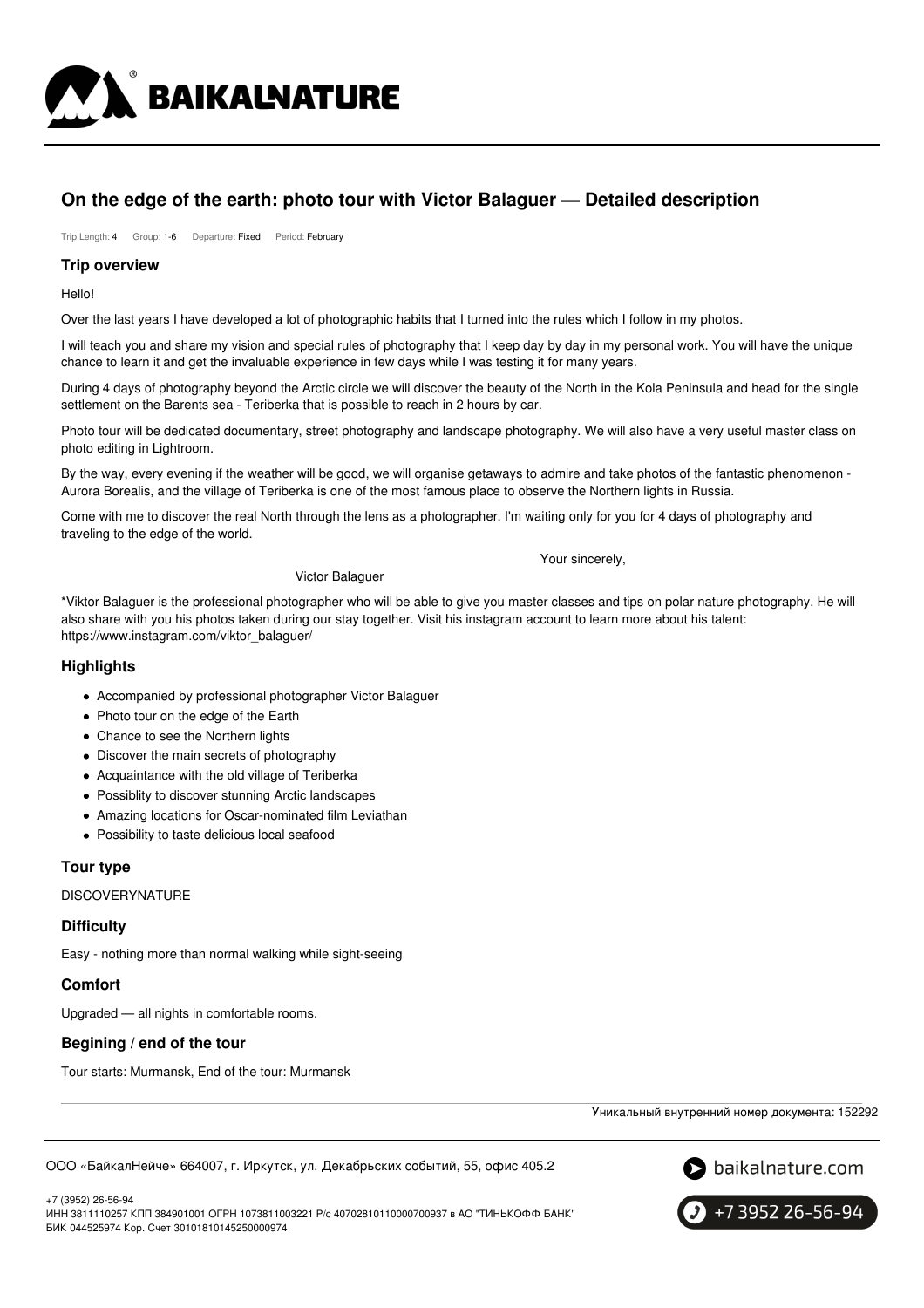

#### **Program**

#### **Day 1 — First day on Kola Peninsula**

- 12:20 Arrival in Murmansk
- 12:40 Departure to the edge of the earth
- 14:30 Lunch in the restaurant of the hotel
- 15:30 Discovery of Teriberka village
- 19:00 Dinner in the hotel (Not included)
- 22:00 Search of the Northern lights
	- Overnight in the hotel Hotels: Accommodation in the hotel Cedar Grass, Standard twin without view Comfort: Comfortable accommodation, WC and bath / shower in room

#### **Day 2 — The edge of Russia - Teriberka**

- 09:00 Breakfast in the hotel
- 10:00 Excursion on Teriberka village by snowmobiles
- 13:00 Lunch in the restaurant (Not included)
- 15:00 Exploration of old village
- 19:00 Dinner in the hotel (Not included)
- 21:00 Lightroom course
- 22:00 Night photography and hunting for northern lights
	- Overnight in the hotel

Hotels: Accommodation in the hotel Cedar Grass, Standard twin without view Comfort: Comfortable accommodation, WC and bath / shower in room

#### **Day 3 — Day on the Russian North**

- 09:00 Breakfast in the hotel
- 10:00 Road to nowhere
- 13:00 Lunch in the local cafe (Not included)
- 14:00 Continuation of photo shooting
- 19:00 Dinner not included (Not included)
- 21:00 Master class on photo
- 22:00 Hunting for northern lights

Overnight in the hotel

Hotels: Accommodation in the hotel Cedar Grass, Standard twin without view Comfort: Comfortable accommodation, WC and bath / shower in room

#### **Day 4 — Return to Murmansk**

- 09:00 Breakfast in the hotel
- 10:00 Time at leisure
- 13:00 Lunch (Not included)
- 13:00 Departure to Murmansk

16:00 — ARRIVAL AT MURMANSK AIRPORT. END OF THE PROGRAMME.

#### **Departures**

**Start End Basic price per person**

Уникальный внутренний номер документа: 152292

ООО «БайкалНейче» 664007, г. Иркутск, ул. Декабрьских событий, 55, офис 405.2



+7 (3952) 26-56-94

ИНН 3811110257 КПП 384901001 ОГРН 1073811003221 Р/с 40702810110000700937 в АО "ТИНЬКОФФ БАНК" БИК 044525974 Кор. Счет 30101810145250000974

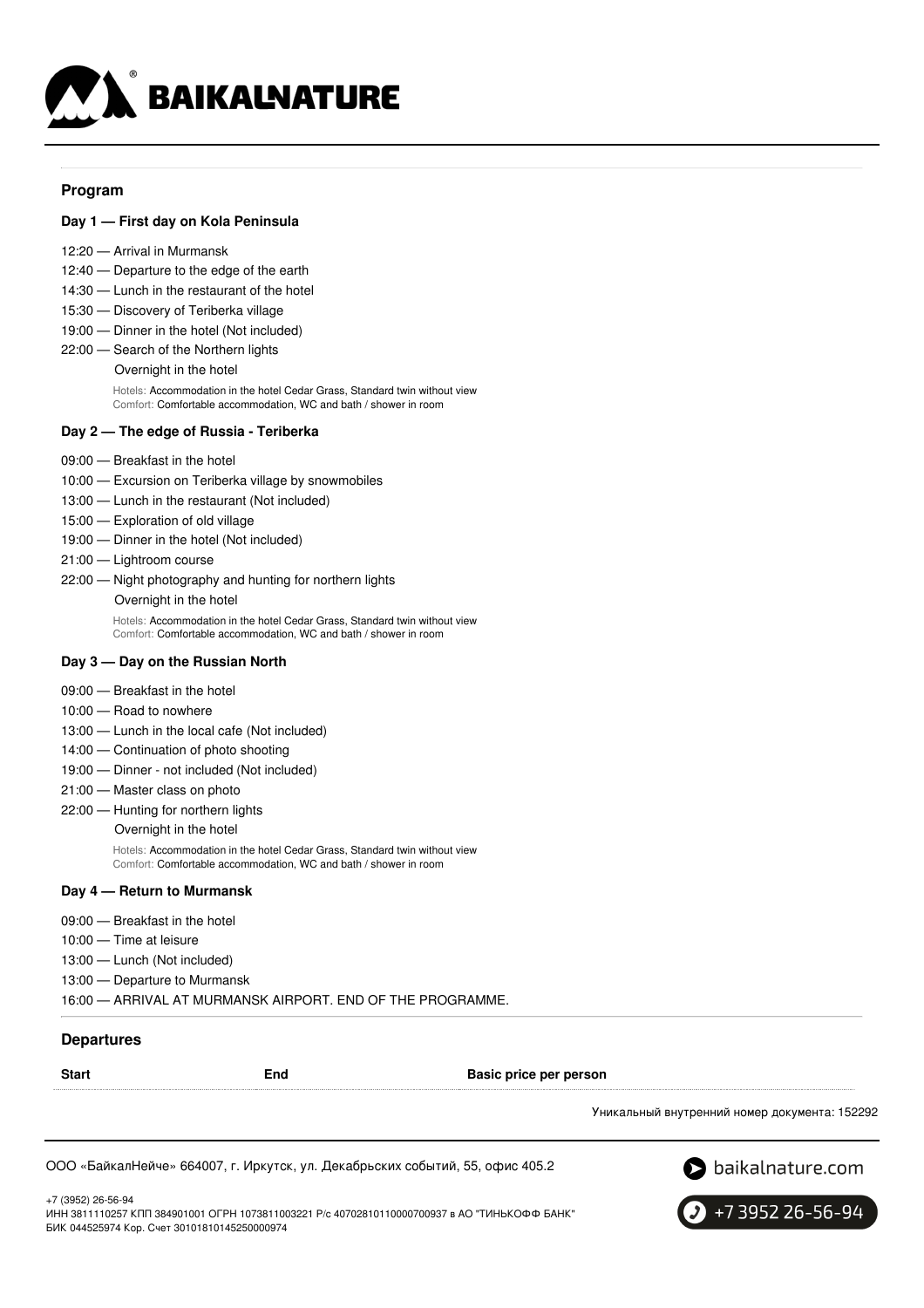

04.02.2022 07.02.2022 54000.00 RUB

#### **Note**

In case of unfavorable weather conditions, the tour program can be changed. The price is given for the group of 6 persons. If the the number of participants in the group is less, the price of the tour is following: For a group of 2 people - 91 600 rubles / person For a group of 3 people - 74 200 rubles / person For a group of 4 people - 65 600 rubles / person For a group of 5 people - 60 400 rubles / person

# **What's included**

**Price includes**

- English-speaking guide
- Transport as per itinerary
- Meals according to the program
- Accommodation as per itinerary
- Excursions and visits as per itinerary
- Breakfasts

# **Checklist & Equipment**

You will need in Russia in winter:

- to protect yourself from the cold weather;
- to protect yourself from the wind;
- to protect your feet from moisture;
- to protect yourself from the sun's reflection from ice and snow.

Allow the system of "three layers":

The first layer, called "second skin", determines the performance of the other two layers. It will transport sweat to the next layer and dry quickly to avoid cooling after exercise. Therefore forget the cotton retains moisture in the skin and choose underwear in synthetic fabrics.

The second layer must keep the heat of the body as long as possible. Warm synthetic or mixed (wool or fleece turtleneck sweater) fabrics, that dry quickly, are preferable.

The third layer should protect you against wind and moisture. Choose a jacket, long enough, 100% waterproof, preferably with hood.

We recommend you to pack all your stuff in two bags: a small backpack and a large travelling bag.

SMALL BACKPACK: will be useful for carrying your personal belongings during the day (camera, film, personal medication, bottled water, etc.) You will also use it as hand luggage during air travel for all your heavy (to lighten the travel bag in the luggage compartment), fragile (camera, etc.) and necessary (toilet bag, etc.) things.

BIG TRAVEL BAG or BIG BACKPACK: must contain the rest of your stuff. It will be in the luggage compartment during the flight. It will be transported by vehicles.

# **Recommended checklist**

Sunglasses Thermal underwear POLARTEC or similar pullover Windproof waterproof pants and jacket (GORE-TEX, EVENT, SIMPA-TEX) Long sleeve shirts or sweatshirts **Socks** Sunscreen for skin and lips Sewing kit Down jacket

Уникальный внутренний номер документа: 152292

ООО «БайкалНейче» 664007, г. Иркутск, ул. Декабрьских событий, 55, офис 405.2



+7 (3952) 26-56-94 ИНН 3811110257 КПП 384901001 ОГРН 1073811003221 Р/с 40702810110000700937 в АО "ТИНЬКОФФ БАНК" БИК 044525974 Кор. Счет 30101810145250000974



- Personal expenses and tips
- Visa fees and travel insurance
- **Airline tickets**

**Price does not include**